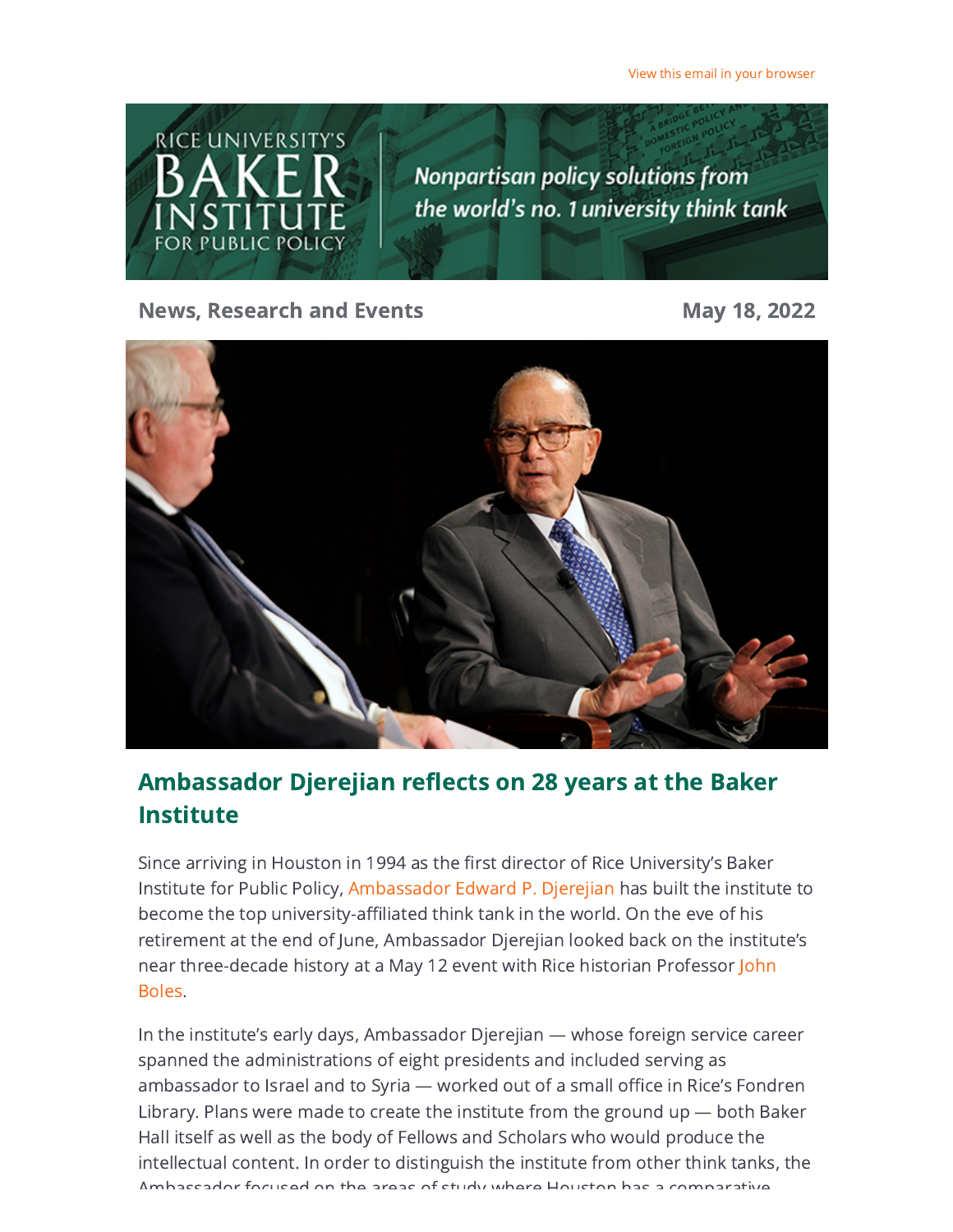Ambassador focused on the areas of study where Houston has a comparative advantage, such as energy, public health and U.S.-Mexico relations, inter alia. "The institute's purpose was the creation of ideas that would serve policymakers, the private sector, public sector, academia and the general public. The idea was to do the public good. We had this terrific base at Rice University, and we built on it," he said.

Today, Professor Boles noted, all of the hard work is evident. The institute is an internationally recognized forum for world and national leaders alike, and a top producer of independent, fact-based research.

The institute has also become an integral part of Rice University, with its Fellows teaching undergraduate and graduate courses, and a strong educational mission to engage students in public policy. The Baker Institute's many student programs — including the Jesse Jones [internship](https://riceconnect.rice.edu/page.redir?target=https%3a%2f%2fwww.bakerinstitute.org%2fstudents%2fjesse-jones-leadership-center-summer-in-dc-policy-research-internship-program%2f&srcid=284738&srctid=1&erid=8df9da56-b774-44c0-af90-ebd2d8ebd2dc&trid=8df9da56-b774-44c0-af90-ebd2d8ebd2dc) program in D.C., the Baker Institute Student Forum and master's programs in global [affairs](https://riceconnect.rice.edu/page.redir?target=https%3a%2f%2fwww.bakerinstitute.org%2fbaker-institute-social-sciences-launch-masters-in-global-affairs-program%2f&srcid=284738&srctid=1&erid=8df9da56-b774-44c0-af90-ebd2d8ebd2dc&trid=8df9da56-b774-44c0-af90-ebd2d8ebd2dc) and energy [economics](https://riceconnect.rice.edu/page.redir?target=https%3a%2f%2fwww.bakerinstitute.org%2fstudents%2fbaker-institute-student-forum%2f&srcid=284738&srctid=1&erid=8df9da56-b774-44c0-af90-ebd2d8ebd2dc&trid=8df9da56-b774-44c0-af90-ebd2d8ebd2dc) — have opened doors for many Rice graduates, Ambassador Djerejian observed.

Professor Boles asked the Ambassador about the role of think tanks in a time of deep partisan division and widespread discontent with the status quo. "A think tank is an objective forum to analyze existing policies and strategy looking forward. ... We question authority. But we do it on a nonpartisan basis and with data-driven research."

In today's hyperpartisan political environment, "We have to get back to talking to one another ... and listening to one another in order to find common ground," Ambassador Djerejian said. In the years to come, the Baker Institute will remain "a space for people of all political views to express themselves."

Video of the event, including a Q&A session with the audience, is available on the Baker Institute [website](https://riceconnect.rice.edu/page.redir?target=https%3a%2f%2fwww.bakerinstitute.org%2fevents%2f2308%2f&srcid=284738&srctid=1&erid=8df9da56-b774-44c0-af90-ebd2d8ebd2dc&trid=8df9da56-b774-44c0-af90-ebd2d8ebd2dc).

## A focus on the European energy crisis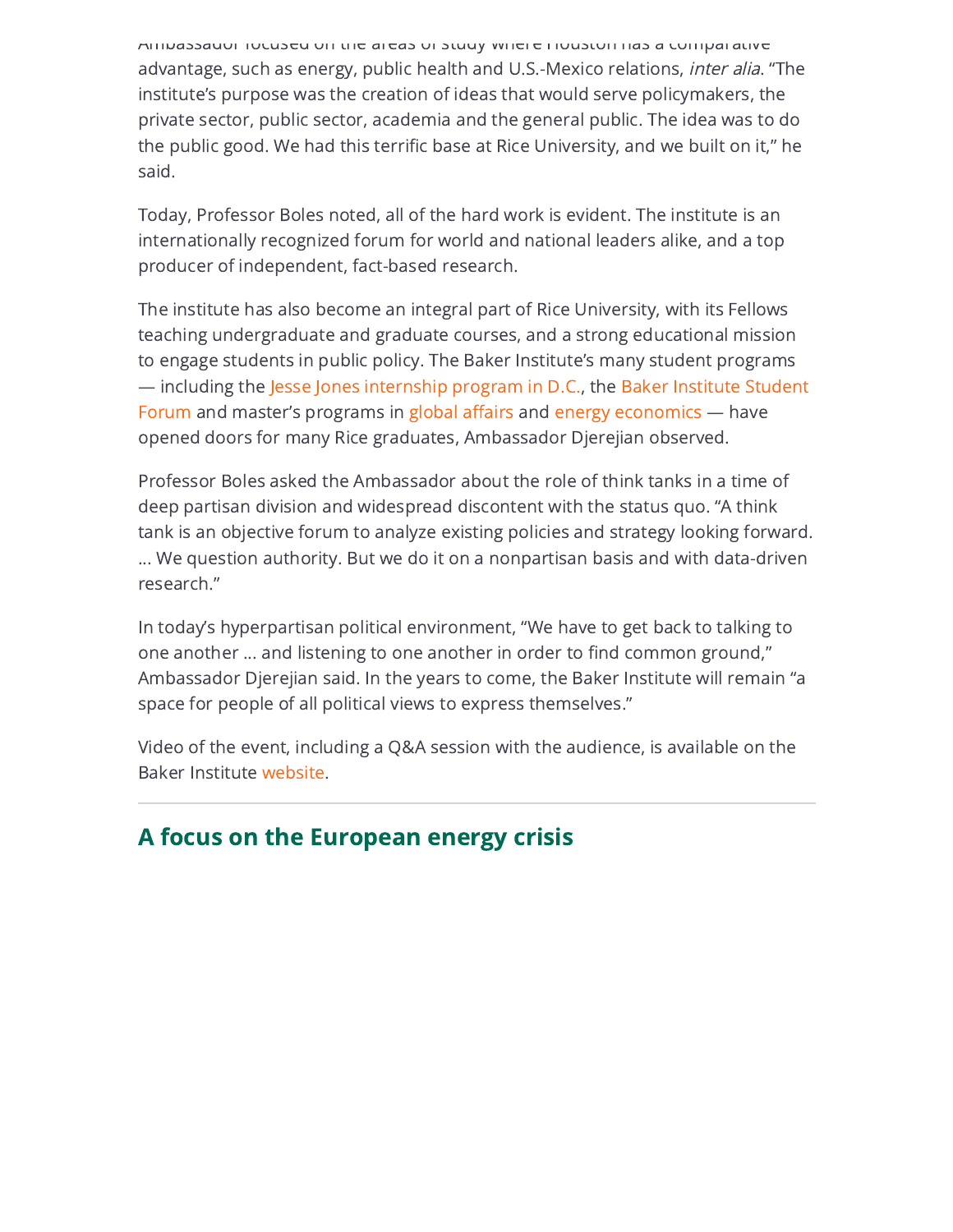

### Is Saudi Arabia quietly trying to help Europe's oil consumers?

The Saudi leadership has repeatedly rebuffed requests from President Biden and leaders of oil-importing countries to accelerate production increases. But recent price differentials could signal an intent to quietly steer crude into Europe to replace Russian supplies, writes Mark [Finley](https://riceconnect.rice.edu/page.redir?target=https%3a%2f%2fwww.bakerinstitute.org%2fexperts%2fmark-finley%2f&srcid=284738&srctid=1&erid=8df9da56-b774-44c0-af90-ebd2d8ebd2dc&trid=8df9da56-b774-44c0-af90-ebd2d8ebd2dc), fellow in energy and global oil. Read his post on the Baker [Institute](https://riceconnect.rice.edu/page.redir?target=https%3a%2f%2fblog.bakerinstitute.org%2f2022%2f05%2f04%2fis-saudi-arabia-quietly-trying-to-help-europes-oil-consumers%2f&srcid=284738&srctid=1&erid=8df9da56-b774-44c0-af90-ebd2d8ebd2dc&trid=8df9da56-b774-44c0-af90-ebd2d8ebd2dc) Blog.



### What can the U.S. do if Russia cuts off all gas to Europe?

After Russia cut off natural gas supply to Poland and Bulgaria, many are wondering if Russia will soon cut its gas deliveries to Europe completely — and if so, what can the U.S. do? Nonresident fellow in energy studies Anna [Mikulska](https://riceconnect.rice.edu/page.redir?target=https%3a%2f%2fwww.bakerinstitute.org%2fexperts%2fanna-mikulska%2f&srcid=284738&srctid=1&erid=8df9da56-b774-44c0-af90-ebd2d8ebd2dc&trid=8df9da56-b774-44c0-af90-ebd2d8ebd2dc) and fellow in global natural gas [Steven](https://riceconnect.rice.edu/page.redir?target=https%3a%2f%2fwww.bakerinstitute.org%2fexperts%2fsteven-miles%2f&srcid=284738&srctid=1&erid=8df9da56-b774-44c0-af90-ebd2d8ebd2dc&trid=8df9da56-b774-44c0-af90-ebd2d8ebd2dc) Miles explain that drastic action by the U.S. could prove counterproductive and even harmful for U.S. trade policy. Read their post on the Baker [Institute](https://riceconnect.rice.edu/page.redir?target=https%3a%2f%2fblog.bakerinstitute.org%2f2022%2f05%2f02%2fu-s-lng-gaslift-floods-european-terminals-ahead-of-russia-gas-cutoff%2f&srcid=284738&srctid=1&erid=8df9da56-b774-44c0-af90-ebd2d8ebd2dc&trid=8df9da56-b774-44c0-af90-ebd2d8ebd2dc) Blog.

# "The greatest threat to gun rights is gun violence."

[Sandra](https://riceconnect.rice.edu/page.redir?target=https%3a%2f%2fwww.bakerinstitute.org%2fexperts%2fsandra-mckay%2f&srcid=284738&srctid=1&erid=8df9da56-b774-44c0-af90-ebd2d8ebd2dc&trid=8df9da56-b774-44c0-af90-ebd2d8ebd2dc) McKay, M.D., FAAP, Nonresident Fellow, Firearm Injury Prevention and Safety Program, Center for Health and Biosciences

### Latest research



Price [transparency](https://riceconnect.rice.edu/page.redir?target=https%3a%2f%2fwww.bakerinstitute.org%2ffiles%2f18327%2f&srcid=284738&srctid=1&erid=8df9da56-b774-44c0-af90-ebd2d8ebd2dc&trid=8df9da56-b774-44c0-af90-ebd2d8ebd2dc) of top-ranked hospitals. This report, [co-authored](https://riceconnect.rice.edu/page.redir?target=https%3a%2f%2fwww.bakerinstitute.org%2fexperts%2fvivian-ho%2f&srcid=284738&srctid=1&erid=8df9da56-b774-44c0-af90-ebd2d8ebd2dc&trid=8df9da56-b774-44c0-af90-ebd2d8ebd2dc) by health economics fellow Vivian Ho and a team from the Center for Health and [Biosciences,](https://riceconnect.rice.edu/page.redir?target=https%3a%2f%2fwww.bakerinstitute.org%2fcenter-for-health-and-biosciences%2f&srcid=284738&srctid=1&erid=8df9da56-b774-44c0-af90-ebd2d8ebd2dc&trid=8df9da56-b774-44c0-af90-ebd2d8ebd2dc) finds that many highly respected U.S. hospitals are not in compliance with new price transparency legislation, and there are some dramatic differences in prices among those that are reporting them publicly. Read it [here.](https://riceconnect.rice.edu/page.redir?target=https%3a%2f%2fwww.bakerinstitute.org%2ffiles%2f18327%2f&srcid=284738&srctid=1&erid=8df9da56-b774-44c0-af90-ebd2d8ebd2dc&trid=8df9da56-b774-44c0-af90-ebd2d8ebd2dc)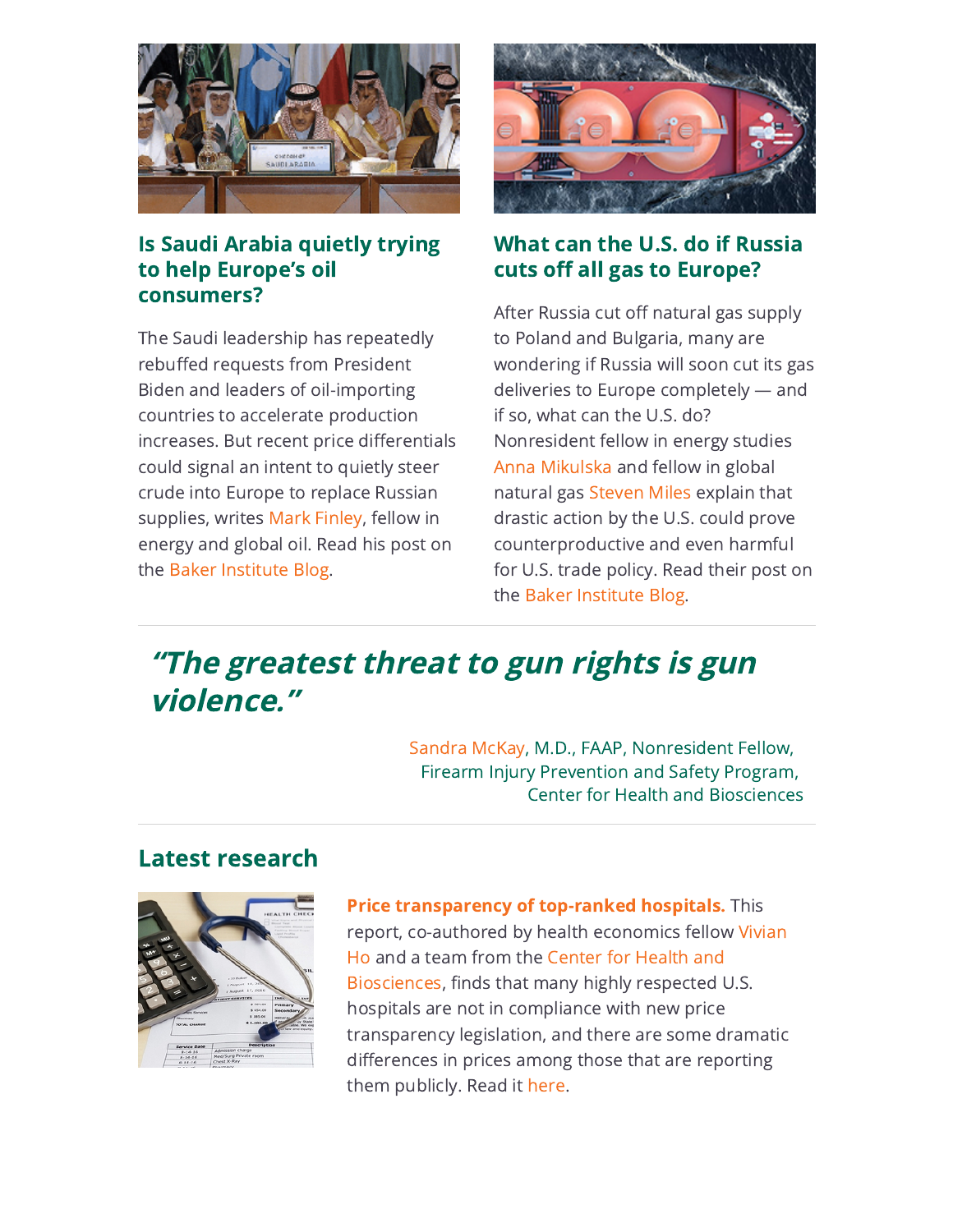

Five tax considerations for start-up companies and [entrepreneurs.](https://riceconnect.rice.edu/page.redir?target=https%3a%2f%2fwww.bakerinstitute.org%2ffiles%2f18321%2f&srcid=284738&srctid=1&erid=8df9da56-b774-44c0-af90-ebd2d8ebd2dc&trid=8df9da56-b774-44c0-af90-ebd2d8ebd2dc) Entrepreneurs contribute to job growth, innovation and economic resiliency. In this brief, public finance fellow Joyce [Beebe](https://riceconnect.rice.edu/page.redir?target=https%3a%2f%2fwww.bakerinstitute.org%2fexperts%2fjoyce-beebe%2f&srcid=284738&srctid=1&erid=8df9da56-b774-44c0-af90-ebd2d8ebd2dc&trid=8df9da56-b774-44c0-af90-ebd2d8ebd2dc) reviews five tax benefits commonly used, and sometimes overlooked, by entrepreneurs. Read it [here.](https://riceconnect.rice.edu/page.redir?target=https%3a%2f%2fwww.bakerinstitute.org%2ffiles%2f18321%2f&srcid=284738&srctid=1&erid=8df9da56-b774-44c0-af90-ebd2d8ebd2dc&trid=8df9da56-b774-44c0-af90-ebd2d8ebd2dc)



[Addressing](https://riceconnect.rice.edu/page.redir?target=https%3a%2f%2fblog.bakerinstitute.org%2f2022%2f05%2f11%2fmexican-complaint-on-avocado-restrictions-shows-wto-dispute-process-not-dead-yet-but-treatment-still-needed%2f&srcid=284738&srctid=1&erid=8df9da56-b774-44c0-af90-ebd2d8ebd2dc&trid=8df9da56-b774-44c0-af90-ebd2d8ebd2dc) the WTO appellate body crisis. Many international trade disputes have stalled due to the U.S. government obstructing the appointments process for the WTO appeals court (formally known as the appellate body). What's the solution? [Simon](https://riceconnect.rice.edu/page.redir?target=https%3a%2f%2fwww.bakerinstitute.org%2fexperts%2fsimon-lester%2f&srcid=284738&srctid=1&erid=8df9da56-b774-44c0-af90-ebd2d8ebd2dc&trid=8df9da56-b774-44c0-af90-ebd2d8ebd2dc) Lester of the [International](https://riceconnect.rice.edu/page.redir?target=https%3a%2f%2fwww.bakerinstitute.org%2finternational-economics-program%2f&srcid=284738&srctid=1&erid=8df9da56-b774-44c0-af90-ebd2d8ebd2dc&trid=8df9da56-b774-44c0-af90-ebd2d8ebd2dc) Economics Program explains on the Baker Institute Blog.



Organized retail crime: Economic impact and policy [responses.](https://riceconnect.rice.edu/page.redir?target=https%3a%2f%2fblog.bakerinstitute.org%2f2022%2f05%2f10%2forganized-retail-crime-economic-impact-and-policy-responses%2f&srcid=284738&srctid=1&erid=8df9da56-b774-44c0-af90-ebd2d8ebd2dc&trid=8df9da56-b774-44c0-af90-ebd2d8ebd2dc) Public finance fellow Joyce [Beebe](https://riceconnect.rice.edu/page.redir?target=https%3a%2f%2fwww.bakerinstitute.org%2fexperts%2fjoyce-beebe%2f&srcid=284738&srctid=1&erid=8df9da56-b774-44c0-af90-ebd2d8ebd2dc&trid=8df9da56-b774-44c0-af90-ebd2d8ebd2dc) reviews recent developments in organized retail crime, as well as federal and state policy responses. Read her post on the Baker [Institute](https://riceconnect.rice.edu/page.redir?target=https%3a%2f%2fblog.bakerinstitute.org%2f2022%2f05%2f10%2forganized-retail-crime-economic-impact-and-policy-responses%2f&srcid=284738&srctid=1&erid=8df9da56-b774-44c0-af90-ebd2d8ebd2dc&trid=8df9da56-b774-44c0-af90-ebd2d8ebd2dc) Blog.



Coal to power China's energy [transition.](https://riceconnect.rice.edu/page.redir?target=https%3a%2f%2fblog.bakerinstitute.org%2f2022%2f04%2f26%2fcoal-to-power-chinas-energy-transition%2f&srcid=284738&srctid=1&erid=8df9da56-b774-44c0-af90-ebd2d8ebd2dc&trid=8df9da56-b774-44c0-af90-ebd2d8ebd2dc) "Clean" and "low carbon" may be keywords on paper, but Beijing will continue to rely on coal to power its economy and energy transitions, writes Elsie [Hung,](https://riceconnect.rice.edu/page.redir?target=https%3a%2f%2fwww.bakerinstitute.org%2fexperts%2fshih-yu-elsie-hung%2f&srcid=284738&srctid=1&erid=8df9da56-b774-44c0-af90-ebd2d8ebd2dc&trid=8df9da56-b774-44c0-af90-ebd2d8ebd2dc) research manager at the Center for Energy [Studies.](https://riceconnect.rice.edu/page.redir?target=https%3a%2f%2fwww.bakerinstitute.org%2fcenter-for-energy-studies%2f&srcid=284738&srctid=1&erid=8df9da56-b774-44c0-af90-ebd2d8ebd2dc&trid=8df9da56-b774-44c0-af90-ebd2d8ebd2dc) Read her post for the Baker [Institute](https://riceconnect.rice.edu/page.redir?target=https%3a%2f%2fblog.bakerinstitute.org%2f2022%2f04%2f26%2fcoal-to-power-chinas-energy-transition%2f&srcid=284738&srctid=1&erid=8df9da56-b774-44c0-af90-ebd2d8ebd2dc&trid=8df9da56-b774-44c0-af90-ebd2d8ebd2dc) Blog.